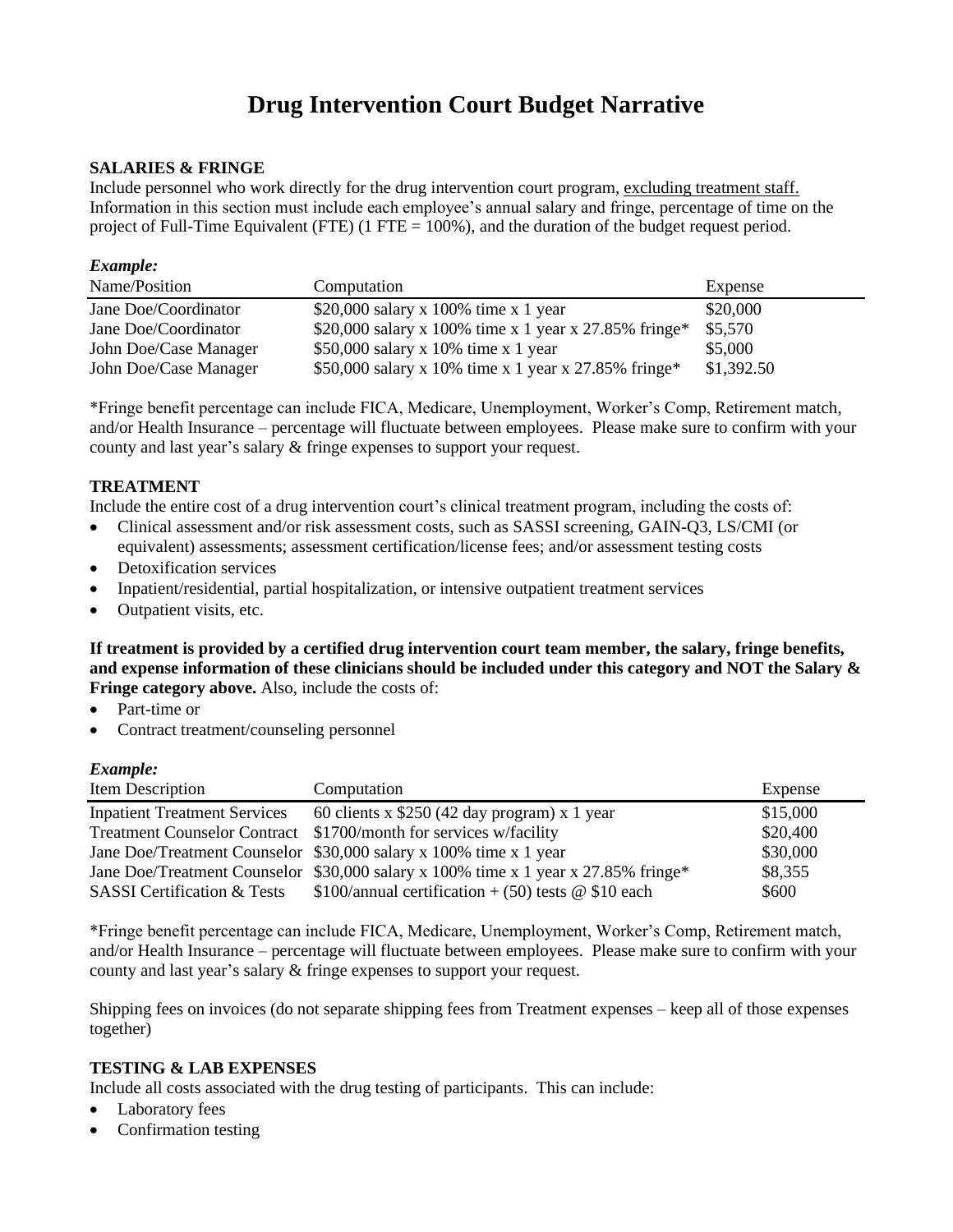- Urine screening and analysis
- Materials associated with testing, as applicable
- Shipping and freight expenses

If drug screening is performed in-house, the expenses for the following should be captured for testing and lab expenses:

- Supplies / Testing Cups
- Reagents
- Testing equipment (purchased or leased)

## *Example:*

| Item Description             | Computation                           | Expenses |  |
|------------------------------|---------------------------------------|----------|--|
| Instant urine drug test kits | \$330/box x 3 boxes per year X 1 year | \$990    |  |
| Testing machine              | $$10,000$ lease x 1 year              | \$10,000 |  |
| Confirmation testing         | $$25/test \times 50$ tests            | \$1,250  |  |

Shipping fees on invoices (do not separate shipping fees from Testing  $&$  Lab expenses – keep all of those expenses together)

## **TRAVEL / TRAINING**

For in-state mileage rate and meal allowances, please refer to your county's travel guidelines. AOC will not reimburse for commuting travel (driving your *personal* vehicle from home to work and back home again). Instate travel should include registration fees & travel costs for training seminars/conferences, and also daily travel for drug intervention court staff using a personal vehicle to perform drug testing, home-visits, meetings, or multi-district travel from office to office and not from home to office to home.

If a drug intervention court vehicle is available for use, there should be no monthly mileage budgeted. *Fuel for the vehicle will be placed under "Commodities."*

Out-of-state travel shall include no more than (4) trips per fiscal year for reimbursement by the AOC (either 4 out-of-state trips for one person or 1 out-of-state trip for 4 people). All out-of-state travel is limited to drug intervention court specific training. Please follow your county's travel guidelines for out-of-state travel allowances. Expenses associated with the trip such as airfare, hotel, meals, ground transportation, baggage, and conference fees should be included in your estimation.

#### *Example***:**

| Purpose of Travel                                              | Location         | Item           | Computation                                        | Expense |
|----------------------------------------------------------------|------------------|----------------|----------------------------------------------------|---------|
| <b>NADCP Conference</b>                                        | Washington, D.C. | Airfare        | $$600 \times 4$ people                             | \$2,400 |
|                                                                |                  | Hotel          | $$100/night x 4 people x 3 nights $1,200$          |         |
|                                                                |                  | Meals          | $$46/day \times 4$ people x 4 days                 | \$736   |
|                                                                |                  | Ground         | \$20 x 4 people                                    | \$80    |
|                                                                |                  | Transportation |                                                    |         |
|                                                                |                  |                | Conference Fee \$700 x 4 people                    | \$2,800 |
| Coordinator's Meeting Jackson, MS                              |                  | Mileage        | $$0.545/mile \times 150$ miles<br>x 1 person       | \$81.75 |
|                                                                |                  | Lunch          | $$14 \times 3$ people                              | \$42    |
|                                                                |                  |                | (all 3 drug court staff members rode together)     |         |
| Monthly Drug Testing 5 counties<br>(Staff member: Coordinator) |                  | Mileage        | 500 miles x \$0.545 mile x<br>1 person x 12 months | \$3,270 |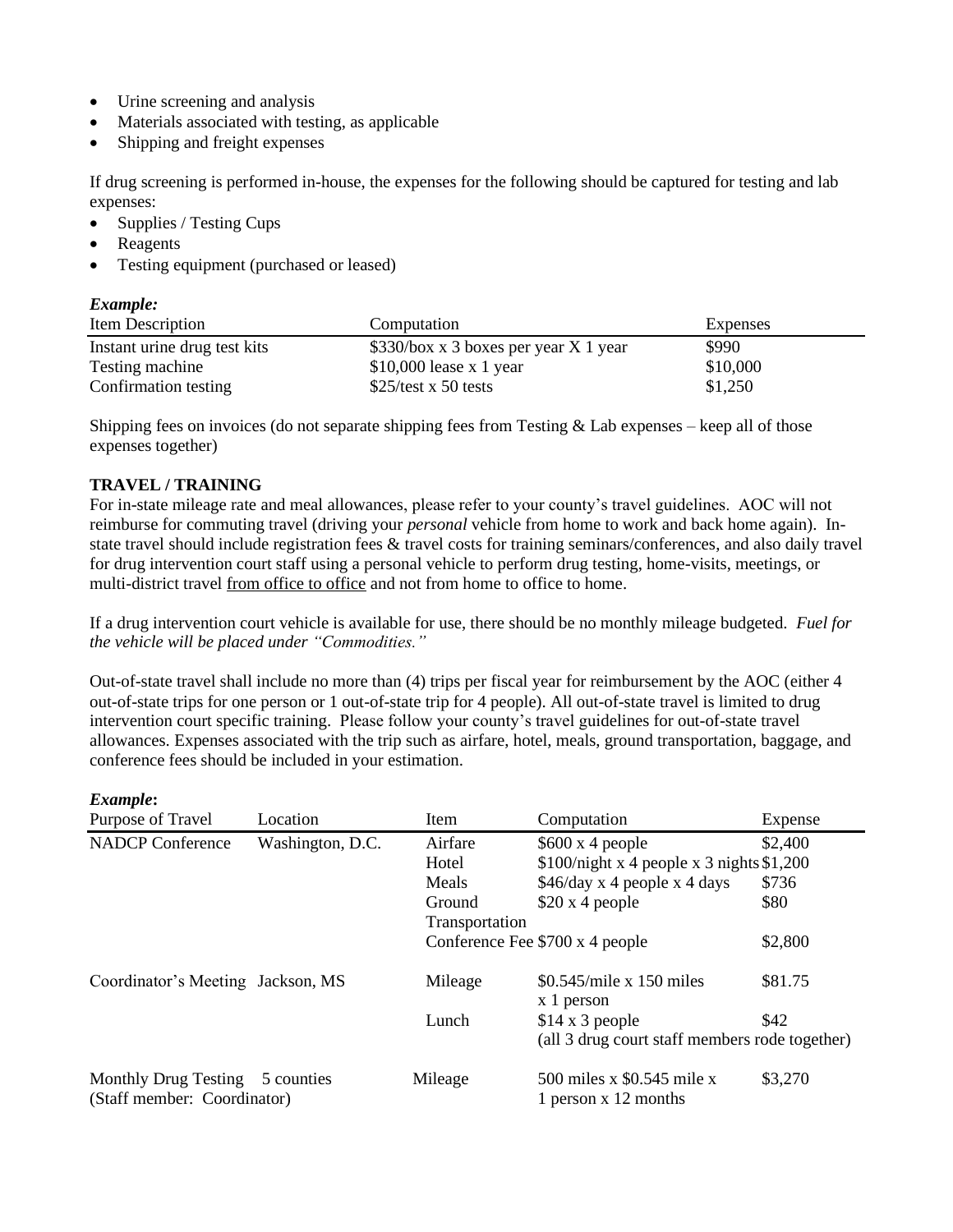## **COMMODITIES**

Include all tangible, consumable product expenses associated with the drug intervention court.

Other items to include are:

- Fuel for drug intervention court cars
- Gift cards and Incentives for participants
- Office supplies
- Postage meter supplies (ink, labels)
- Books used for drug intervention court employee use
- Ammunition if drug intervention court only has one MDOC officer, there should not be an expense since MDOC should provide ammunition for recertification.
- Printed materials such as letterhead, envelopes, business cards, graduation certificates & awards
- Food and food supplies for graduation ceremonies such as bottled water, punch, soft drinks, snack foods, plates, napkins, cups, plastic cutlery, tablecloth, etc.

**Note:** Food/food supplies should be purchased for the sole purpose of providing snack & refreshments at a graduation ceremony. Expenses should correlate to the number of participants in each graduation ceremony and guests. The AOC cannot reimburse drug intervention courts for food and food supplies associated with a drug intervention court employee(s) retirement, birthday, or holiday party.

Include vehicle needs such as:

| Tires              | Windshield        | <b>Battery</b> |  |
|--------------------|-------------------|----------------|--|
| Duplicate car keys | <b>Headlights</b> | Fuses          |  |
|                    |                   |                |  |

Include items not tagged as equipment such as:

| <b>Small Shredder</b> | Calculator              | Fax machine             |
|-----------------------|-------------------------|-------------------------|
| Electric stapler      | Desk/stationary phone   | File cabinet            |
| Keyboard/mouse        | In expensive desk chair | Pamphlet display stands |

**Note:** If your county deems any of the above mentioned items as equipment, then place these expenses under "Equipment". Please follow your county's purchasing guidelines or contact AOC for further details.

*Example***:**

| Item                            | Computation                                                                             | Expense |
|---------------------------------|-----------------------------------------------------------------------------------------|---------|
| Office Supplies                 | $$500$ month x 1 year                                                                   | \$3,600 |
|                                 | Fuel for drug intervention court vehicle $$45 x 2$ tanks of gas x 52 weeks x 1 employee | \$4,680 |
| Vehicle - set of tires          | \$425 per set x 1 vehicle                                                               | \$425   |
| Food/Food supplies              | \$150 per graduation $x$ 3 graduations $x$ 1 year                                       | \$450   |
| Ammunition for re-certification | $$15$ per box x 1 box                                                                   | \$15    |
| Incentive Gift Cards            | \$10 per card $x$ 5 gift cards $x$ 12 months                                            | \$600   |

#### **CONTRACTUAL SERVICES**

Include all intangible, contract expenses associated with the drug intervention court. Examples of contractual services examples include:

| Computer software/maintenance/repair             | Monthly/yearly parking fees             |
|--------------------------------------------------|-----------------------------------------|
| Rent on building/property                        | Utilities, telephone & internet service |
| Firewall maintenance                             | Cost for bonds                          |
| Membership dues (i.e. NADCP & MADCP annual dues) | Postage/stamps                          |
| Cost for employee background checks              | PO Box rental/renewal                   |
| Cell phone service                               | Attorney & professional fees            |